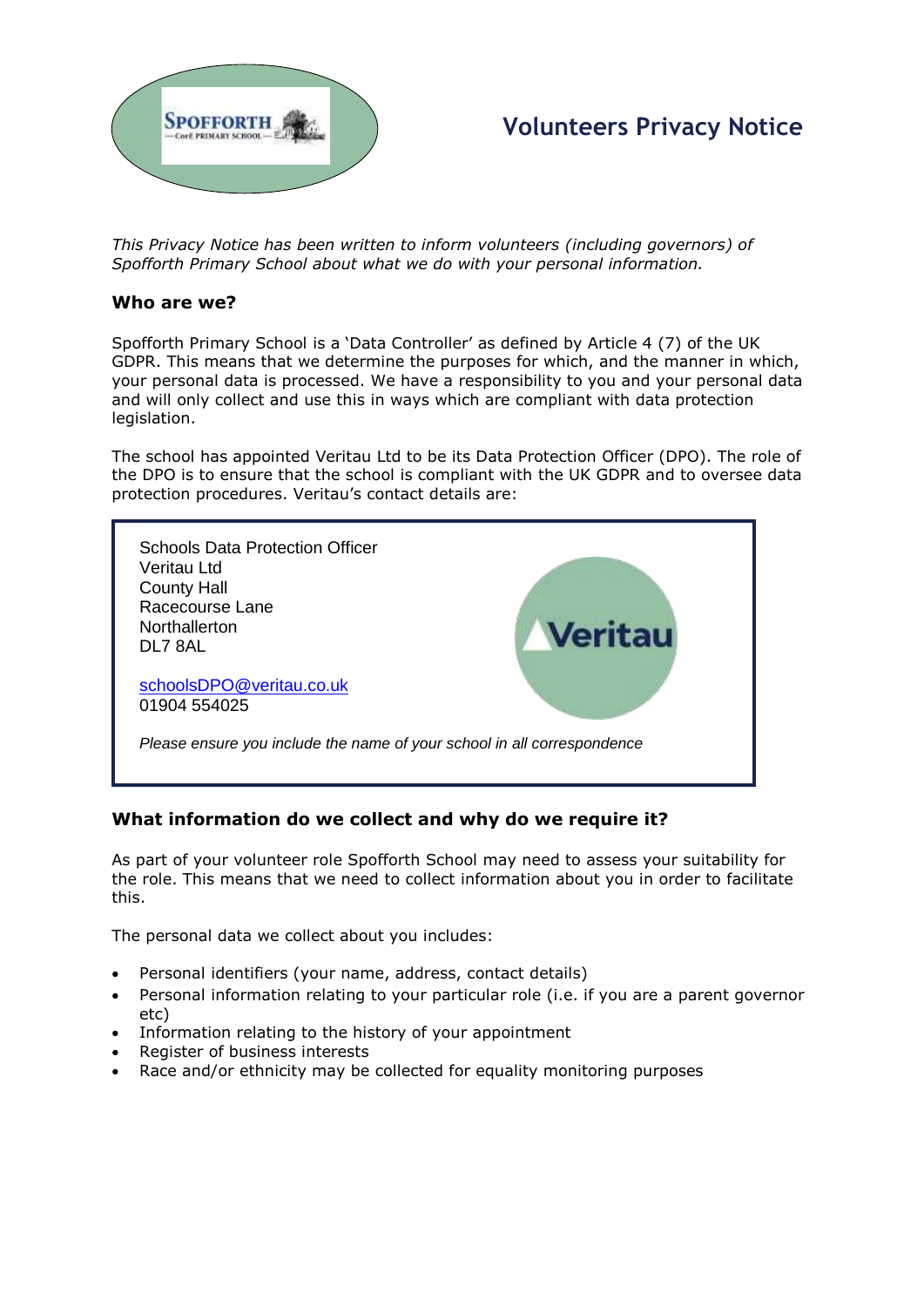# **Who do we obtain your information from?**

Much of the information we process will be obtained directly from your application form. However, we may need to collect data about you from, but not necessarily limited to, the following organisations:

- The Disclosure and Barring Service,
- The Local Authority.

#### **Who do we share your personal data with?**

Your information will only be made available to those who need it to do their job in relation to your role as a volunteer. This includes the relevant administrative staff.

We will share your information with the following organisations:

- Disclosure and barring service to conduct criminal record checks, if applicable
- Department for Education
- Local Authority

# **How long do we keep your personal data for?**

The school will keep your data in line with our Information Policy. Most of the information we process about you will be determined by statutory obligations. Any personal information which we are not required by law to retain will only be kept for as long as is necessary to fulfil our organisational needs.

# **Do you transfer my data outside of the UK?**

Generally the information that the school holds is all held within the UK. However, some information may be held on computer servers which are held outside of the UK. We will take all reasonable steps to ensure your data is not processed in a country that is not seen as 'safe' by the UK government. If we do need to send your data out of the European Economic Area it will ensure it has extra protection from loss or unauthorised access.

# **What is our lawful basis for processing your personal data?**

The School processes your personal data and special category data based on its legal responsibilities to:

- Safeguard pupils it has responsibility for,
- Maintain adequate health and safety standards,
- Monitor equality and diversity at our school.

The School relies on Article  $6(1)(c)$  and Article  $9(2)(b)$  of the UK GDPR to process your personal and special category data.

# **What rights do you have over your data?**

Under the UK GDPR, individuals have the following rights in relation to the processing of their personal data: